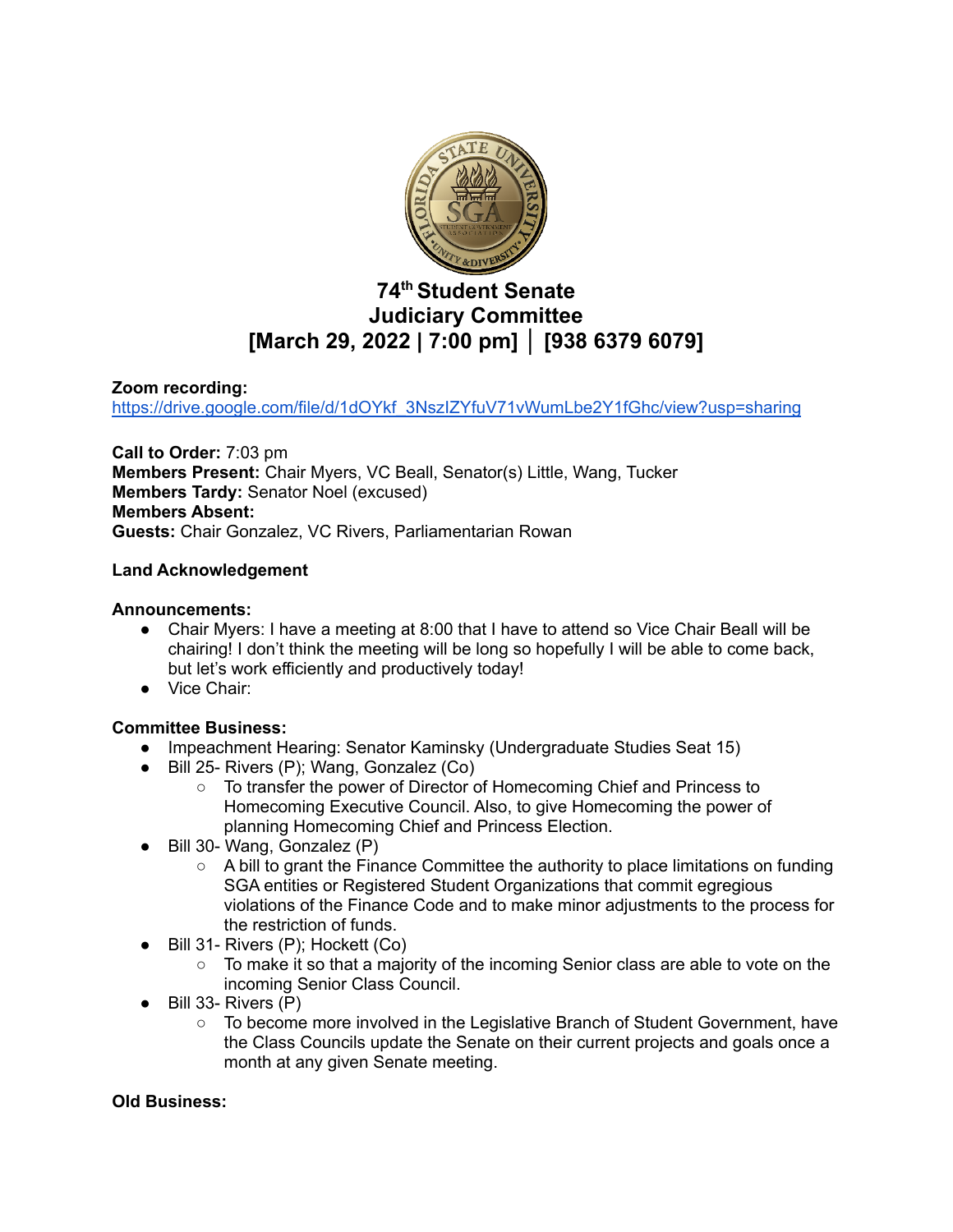## **● Impeachment Hearing: Senator Kaminsky (Undergraduate Studies Seat 15)**

- **o** Total of 7 unexcused absences since 12/01/2021
- o Opening Statement (5 minutes)
	- **NOT HERE**
- o Questioning
	- **NOT HERE**
	- **▪ Senator \_\_\_\_\_\_ moves to enter round-table discussion; Senator \_\_\_\_ seconds**
- o Round-Table Discussion
	- **EXECT** Senator Little: I'm not going to vote for impeachment . We are giving him

an amount of allotted absences left. I do hope if the situation is he is reinstated someone will let him know so that he can come to the next meeting

- **EXECT** Senator Tucker: I completely agree, for the last few weeks he has been very active and I am going to be voting no
- **Senator Little moves to call the question; Senator Wang seconds**
- o Closing

▪ NOT HERE

- o Vote:
	- Yes: [4] [VC Beall, Senator(s) Little, Wang, Tucker]
	- $No: 0$
	- Abstain: 0

## o **RESULT: Senator Kaminsky is not forwarded for impeachment.**

#### **New Business:**

- **● Bill 25 - Sponsored by Senator Rivers (P); Wang and Gonzalez (Co)**
	- Opening Statement:
		- VC RIvers; so this bill is to transfer power of the homecoming elections to SGA. YIELDED 2:26
	- Technical Non-Debatable Questions:

#### ■ none

- **○ Senator Little moves to enter round-table discussion; Senator Tucker seconds**
- Round-Table Discussion:
	- Senator Little : POI so this is creating a new position within homecoming correct?
	- VC RIvers: Yes, currently this position this is what SEA does, but this would put it under the executive council
	- Senator Little: Also, does homecoming have available applications for this position? Are they comfortable? HAve you spoken to them?
	- VC Rivers: they said this would be something they would be open and happy for
	- Senator Tucker: I haven't finished looking yet but I really like the bill and I think we should be in support of this.
	- Senator Little: I'm in support of this, I think it makes sense for our chief elections to be more democratic. This is a whole budgeted group and i will be voting yes
	- Senator WAng: I agree with everyone
- **○ Senator Wang moves to call the question; Senator Tucker seconds**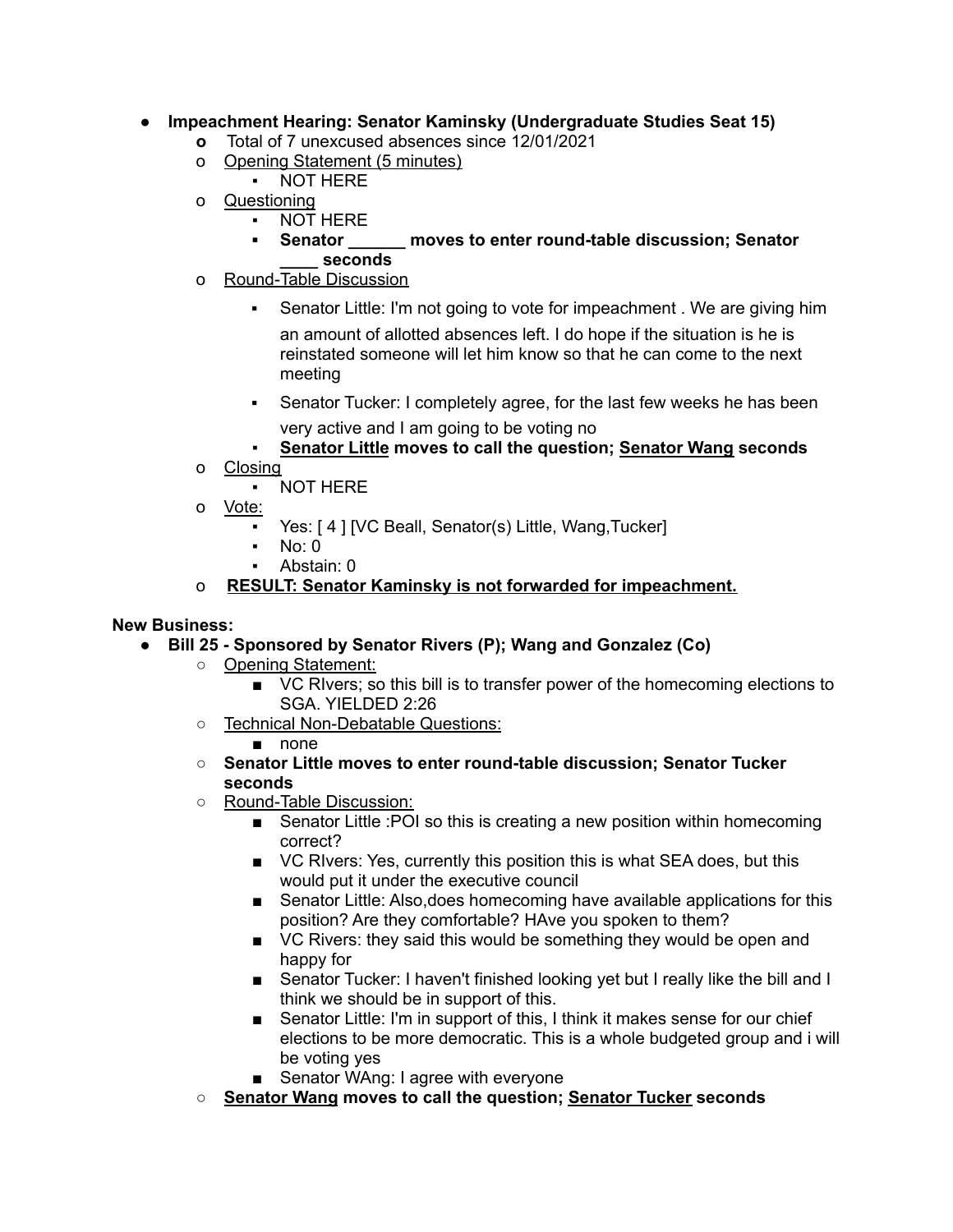- Closing Statement:
	- VC Rivers: So like I said it's pretty simple, it's just transferring power to SGA. WAIVED
- Vote:
	- Yes: [4] [VC Beall, Senator(s) Wang, Little, Tucker]
	- No: [ (vote count) ] [voter names]
	- Abstain: [ (vote count) ] [voter names]
- **○ RESULT: BILL 25 PASSES**

#### **● Bill 30 - Sponsored by Senator(s) Wang, Gonzalez (P)**

- Opening Statement:
	- Chair Gonzalez: So this is regarding the previous bill regarding RSO's that has been previously amended in another committee. Basically, so it removed the discretion, it longer says no longer than it says until, so finance would just be deciding whether to be applying that time period or not to be applying that time period. The point was made that technically it puts the ball into the RSO's court because they could very well remove the people that violated statutes and have an entirely new eboard and then the sanction is gone. That was their reasoning and you guys can decide, I was friendly to it. WIth that we yield. YIELDED 1:20
	- Technical Non-Debatable Questions:
	- ■
- **○ Senator Little moves to enter round-table discussion; Senator Tucker seconds**
- Round-Table Discussion:
	- Senator Little: POI to anyone, does anyone see the amended version?
	- Chair Myers: It should be regular bill 30 because that what was given to me
	- Senator Little: In the process of applying these sactionis, Would the individuals responsible themselves be sanctioned or would it be the organization
	- Senator Wang: As of right now i believe it says the organization's name
	- Senator Little: POI under current language, how would we determine who are the responsible financial officers?
	- Chair Gonzaelz: GOod question, it would have to be up to the RSO, they can reach out to accounting
	- Senator Little: SO i don't know if the language of the responsible financial officer makes sense because then it seems like its placing the ball in accountings court because let's just say the organizations replaces their treasurer and then goes to accounting and is like we replaced our treasure and is like "we replaced our treasurer so let's lift our sanctions'', and whoever gets the email they can say don't think that's enough . I'm just worried that it allows too many people in the process of the sanction removal to determine who is responsible. I'm not in favor of the current language
	- Senator Tucker: Personally I think this bill has been way overcomplicated. If we had just kept it at "one year point" I believe it would be better. I don't like the language that tries to explain who is responsible and I want to try to find a way to make this more simple.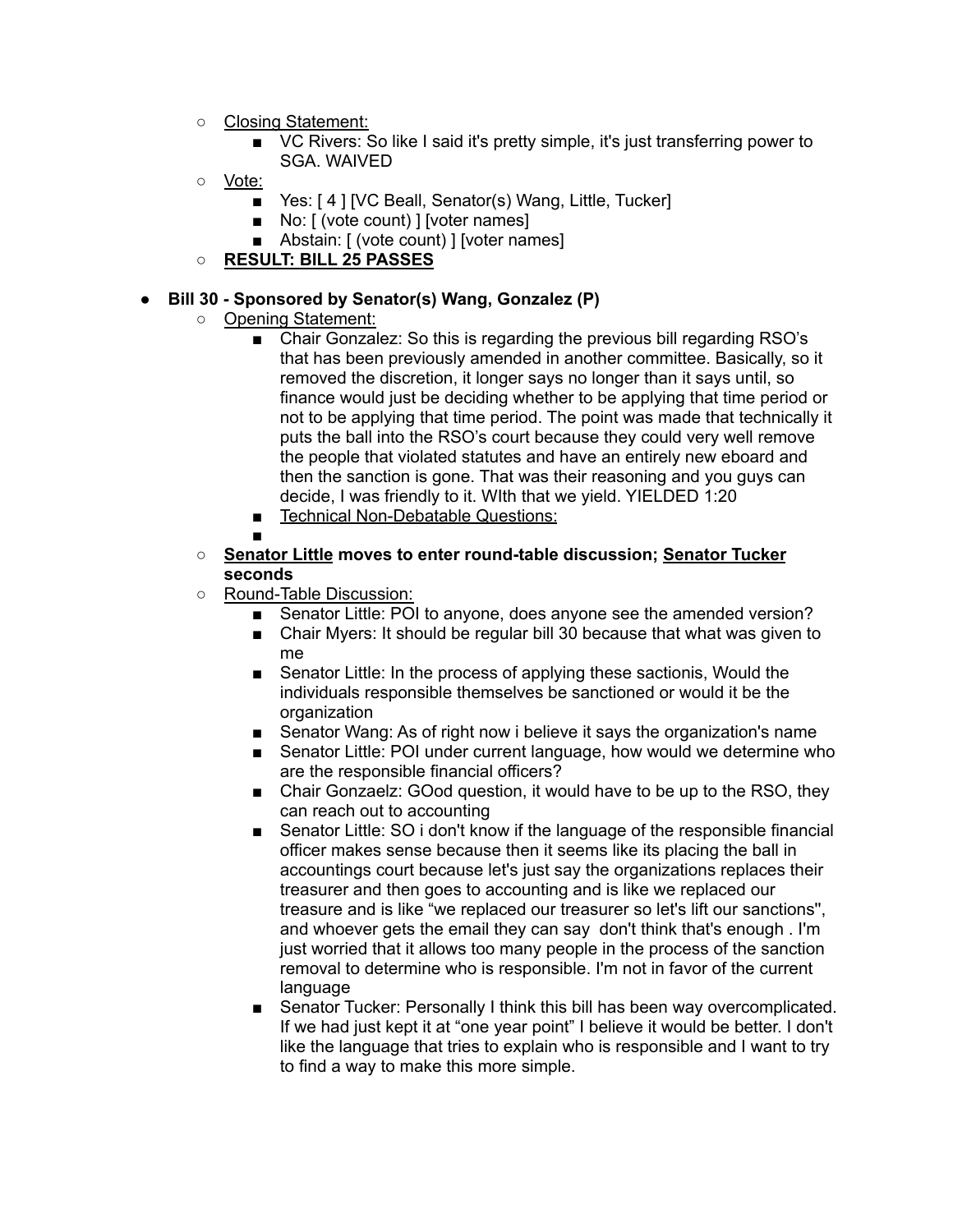- Senator Little: Yes, I agree. I think the original is the fairest way to put it, and I hate to undo the work of previous senators and it keeps it simple. I think we should just keep it back to its original language.
- Senator Tucker: Yes I agree with that, and it does kind of suck but we were placed behind in the process, but I agree.
- SENATOR \_\_\_ MOVES TO AMEND; SENATOR \_\_\_\_\_ SECONDS
	- 805.3(C): Strike "until such time that the responsible financial officers, as prescribed by that RSO's bylaws, are no longer in office", replace with "no longer than one (1) calendar year"
	- No objections; Sponsor finds it friendly
- Senator Tucker: I like how it reads now, I think we've gone through this all.
- Senator Little: I'll go ahead, Yes I like this bill. I liked it in different renditions and hopefully all of the judiciary will be there tomorrow to defend this version. I'm going to vote yes and I hope we can all defend.
- **○ Senator Little moves to call the question; Senator Tucker seconds**
- Closing Statement:
	- Senator Wang: Thank you for the debate, I think it's absolutely hilarious that we have come full circle with this bill and it's coming back to the floor. WAIVED
- Vote:
	- Yes: [ (vote count) ] [voter names]
	- No: [ (vote count) ] [voter names]
	- Abstain: [ (vote count) ] [voter names]
- **○ RESULT: BILL 30 [PASSES / DOES NOT PASS / IS TABLED / ETC.]**

#### **● Bill 31 - Sponsored by Senator Rivers (P); Hockett (Co)**

○ Opening Statement:

■

- VC Rivers: So this bill is to have it that the majority of the incoming senior class can vote on the senior class council elections. Right now it's written that only current seniors can vote. Most of the seniors are voting on people who are going to be representatives after they graduate. Student life amended the bill to read that to seniors too. I'm open to discussion YIELD 2:03
- Technical Non-Debatable Questions:

#### **○ Senator Little moves to enter round-table discussion; Senator Wang seconds**

- Round-Table Discussion:
	- Senator Wang: I really like this change, when I was going into senior year I was coded as a senior so if the bill was amended I wouldn't have been able to vote. I think this is a good bill because it changes who it truly affects
	- Senator Little: I agree with all of the sentiments and I voted for the incoming senior class but I'm also not going to be here when they are actually going to be in office and I think it makes sense to include the people who it directly affects. I will be voting yes
	- Seanotr Tucker, I agree and move to call to question
- **○ Senator Tucker moves to call the question; Senator Wang seconds**
- Closing Statement:
	- VC Rivers: Like i said it's so that juniors can vote on who is representing them. WAIVED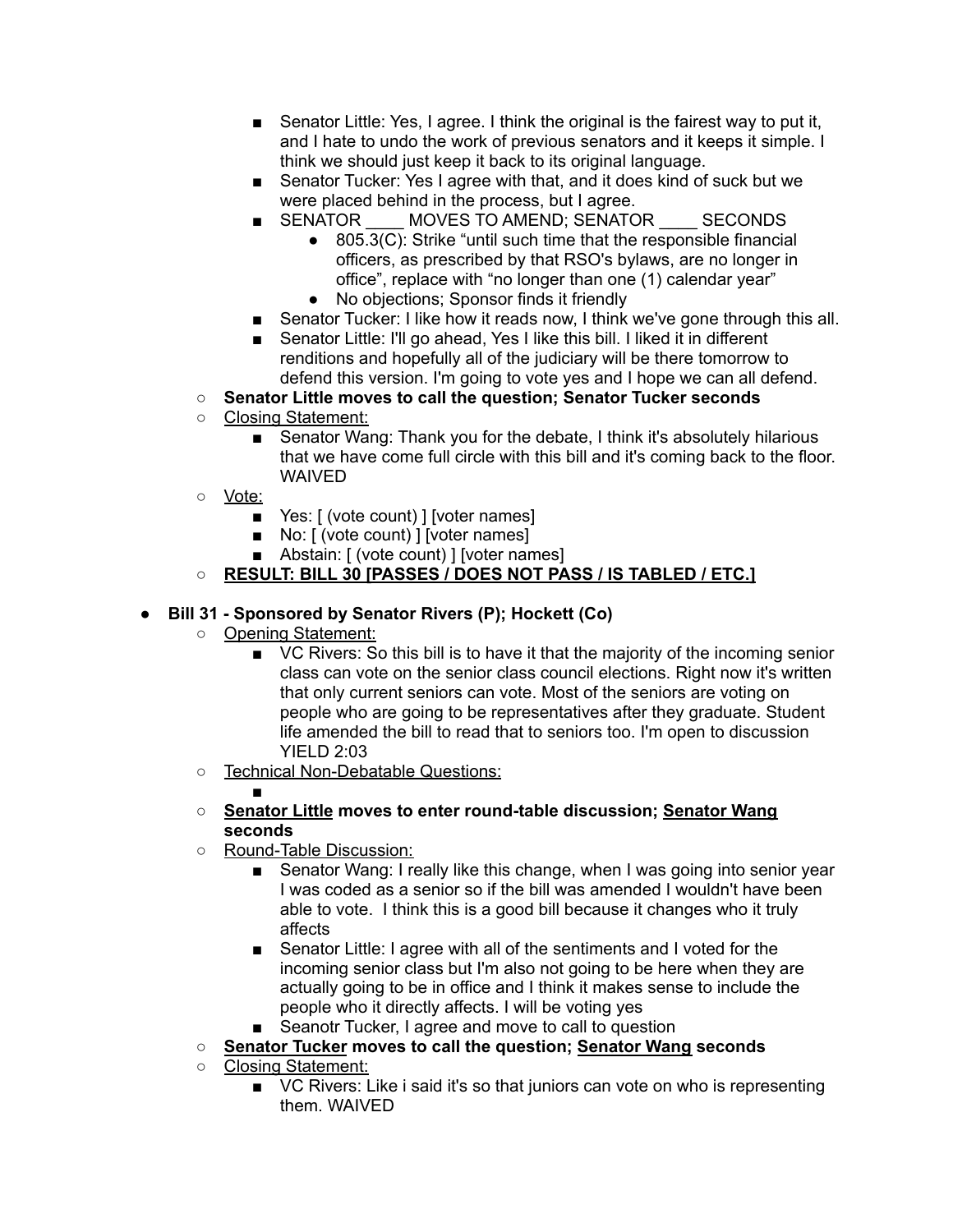- Vote:
	- Yes: [4] [VC Beall, Senator(s) Wang, Little, Tucker]
	- $\blacksquare$  No: 0
	- Abstain: 0
- **○ RESULT: BILL 31 PASSES**

#### **● Bill 33 - Sponsored by Senator Rivers**

- Opening Statement:
	- VC Rivers: This is to have the senior class council more accountable in their actions. As someone who sat on class council, it's like a stepchild and I want everyone to be updated about what their trying to do YIELD  $2.25$
- o Technical Non-Debatable Questions:

#### ■ None

- **○ Senator Little moves to enter round-table discussion; Senator Tucker seconds**
- o Round-Table Discussion:
	- Senator Wang: POI can we see the minutes from the student life meeting
	- Chair Myers: yes i can share my screen, let me pull them up
	- Senator little: So POI for the sponsor, given that the senior class council only has to meet a mimun twice a month, do you think that the once a month update is reasonable?
	- VC Rivers: I don't understand the question
	- Senator Little: Given that the senior class council only meets twice a month, do you think it makes sense for them to update us once a month.
	- VC Rivers; So that's for the senior class council specifically, the other class councils also have a time they meet like one of the councils meet once a week. I know they have meetings with the presidents and I believe that there is enough information to present to the senate.
	- Senator Little: POI to the sponsor, was your intention for this to have the senior class council to share all the business of all the councils or have each individual council form the individual councils to represent themselves
	- Senator Rivers: Yes my goal was to have the senior class representative give info about all the class councils
	- Senator Tucker: POI, is this represented going to be a member of the senior class council or is it some select position
	- VC River: yes it will be one of the members of the senior class council like any of the exec board positions
	- Senator Wang: POI to the chair, are we currently in technical non debatable?
	- Chair Myers: No, round table
	- Senator Wang: I don't know if what I'm reading in this bill is clear about what the sponsor actually wants to do, so what I want to do is make some amendments but I want to talk about it first. So starting with the phrase The senior class council, what if we said a member of the senior class council so it enumerates ….
	- Senator Little: Yes I agree, the language is unclear on who the representative is and I think that language could work. I think in that bullet point if the intention of the bill is to have the senior class council share all of the information, that specifically should be enumerated. I am not sure if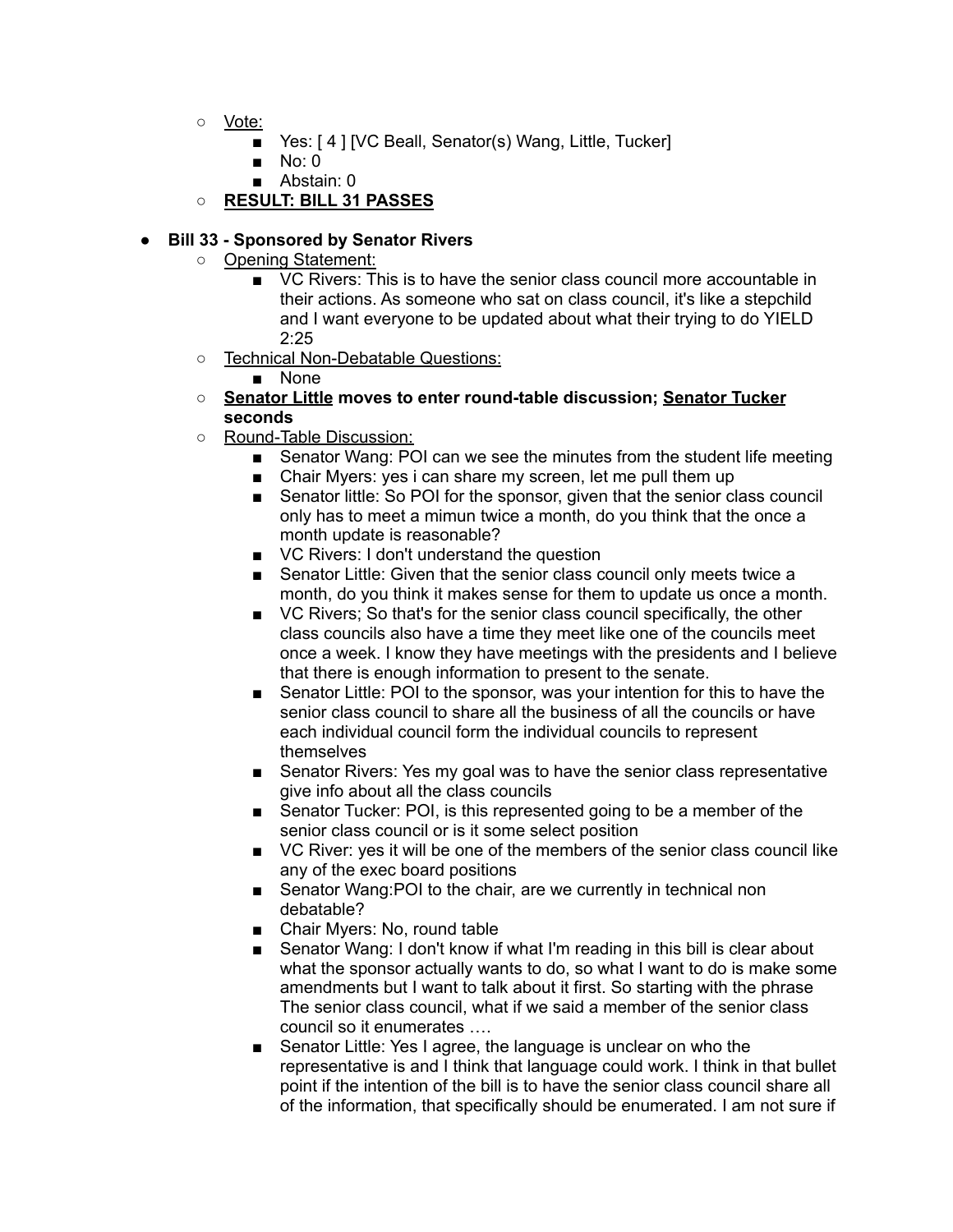I like that because I think that the other class councils should be able to send their own representatives to share their own information.

- Senator Tucker: Yes, I agree. I would prefer that the senior class council only discusses their own council's info.
- Senator WAng: I think that we should just create a couple more bills so that the other class councils have to do the exact same thing
- Senator little: I think we should just do the work so we don't have to add
- anymore work for tomorrow<br>■ SENATOR \_\_ MOVES TO MOVES TO AMEND; SENATOR SECONDS
	- Section 302.5.A(7): add "send one of their officers to" after "shall" ○ No objections; sponsor finds it friendly
- Senator Little: Okay so i want to ask if the sponsor to the bill would be friendly to saying that the senior class would only be allowed to share the business of only the senior class
- VC RIvers: I can see both sides of it, I just think that the senior class council is supposed to be the most knowledgeable of Student Government and I feel like this task would be the easiest as the leader of the class councils. I can see why some committee members might have reservations about it. I just feel it would be easiest.
- VC Beall: Is there a point in time where the senior class council has meetings or something where they are updated constantly by the other councils and that's why you feel as if they are the most knowledgeable?
- VC Rivers: Thank you so much for that question, twice monthly they hold all council meetings with the included class councils where everyone reveals what events they're working on so that the senior class council can plan accordingly and that's exactly why I want them to share all of the information
- Senator Wang: POI for the sponsor, are the meetings you are referring to mandated by statutes?
- VC Rivers: I do not know that specific answer to that question
- Senator Wang: I don't believe that there is any statute mandating it. My concern is that there is nothing in writing that says that the senior class councils are required to always give updates in these meetings and that they are going to happen in the future. If they were to report every single class council without these meetings, that is where my concern is
- Senator Little: I share the same concern that if the communication of the senior class is not good in the future, it doesn't seem right to not give the permission to the other class councils to share their info. However, the other side is that I've only seen a representative from the senior class come to the senate.
- Senator Tucker: POI to the sponsor, do you think that the senior class would be knowledgeable enough to explain the information for all of the class councils.
- VC Rivers: Yes just because I believe that the senior class council is supposed to be the facilitators of the class councils
- Senator Wang: Im reading statute 302.6A subsection D, it says "they shall hold a meeting between all of the councils once a month" so i think that is sufficient enough to keep communication enough. I'm reading the bill's current language and I don't know if the language is encompassing all the councils.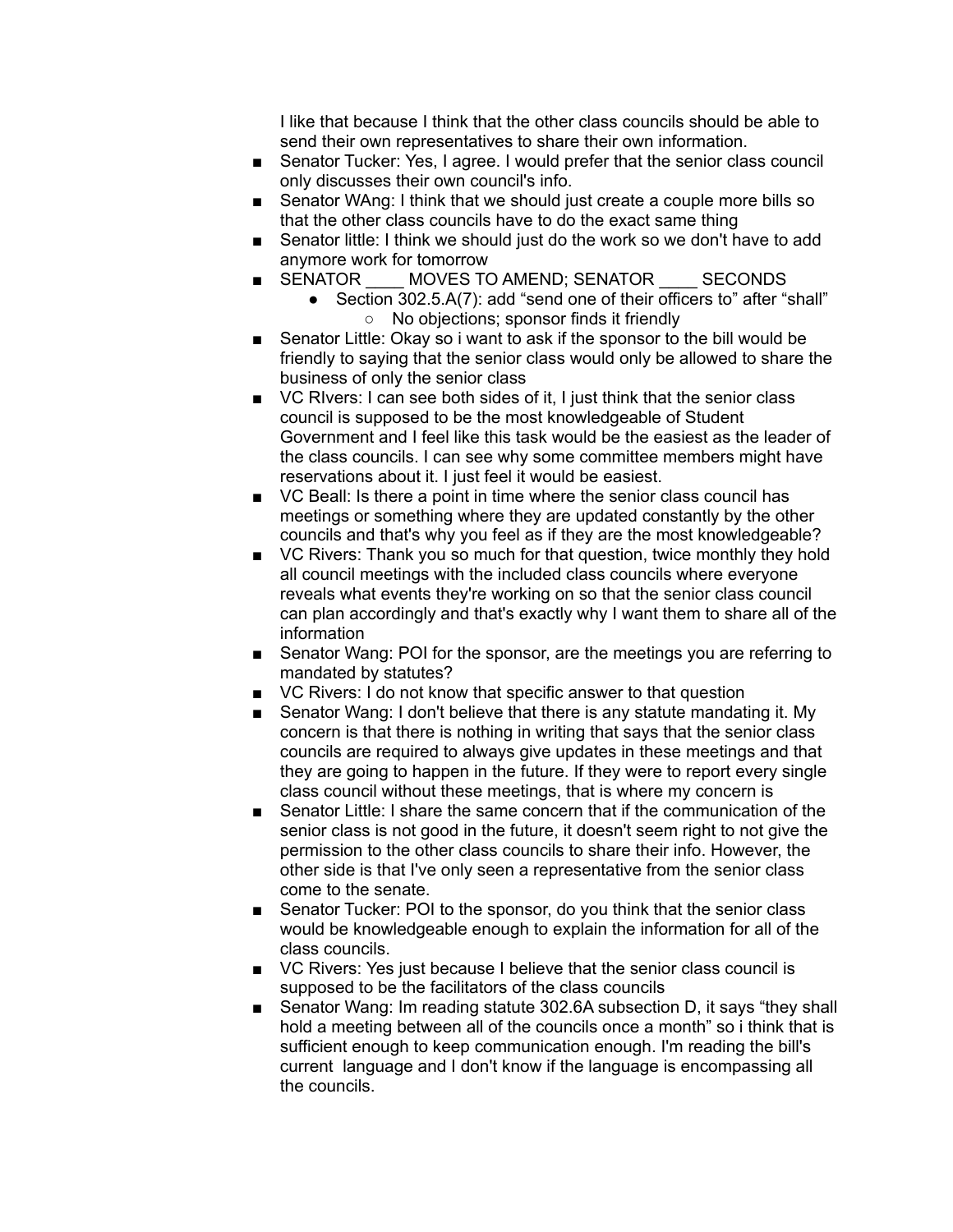- Senator Little: yes i also think that the way the possessive is structured right now so that if the consensus of the committee is that the senior class council should report for the rest of the councils, I want to reword it so that its more clear
- Senator little: I also think that having the senior class council announce for the rest of the council does not bar the other class council from sending their own representative. I'm down to change the language so it ecompasses all of the class councils.
- Senator Tucker: Do you think that putting various things in front of councils makes it more clear so people understand we are talking about all the councils?
- Senator Wang: We could do instead of apostrophe s it could be S apostrophe
- Senator Little: I was thinking the same thing, but the only problem is that if people don't know what that S apostrophe means, it could be misinterpreted. I understand it but some people might not remember the rules of grammar so i was thinking about actually listing all of the councils instead
- Senator Tucker: Perhaps we could put "about each of the class councils student projects"
- Senator Wang: We could say about the council's council's plural listed under chapter 302. I don't know I know we don't like repeating statutes but instead of listing them all out
- Senator Little: I think the best way is to list them out, and statutes sometimes change and senators can make a mistake. This is the way I would be most comfortable. Are the other class councils abbreviated in statutes and should we abbreviate the other class councils as well?
- Senator Wang: Yes they are abbreviated
- Senator Tucker: I think that's the best way is to list those out
- SENATOR MOVES TO AMEND; SENATOR SECONDS
	- Section 302.5.A(7): strike "council's" and add "of the SoCC, JCC, SrCC" after "goals."
	- No objections; Sponsor finds it friendly
- **Senator Little moves to call the question; Senator Wang seconds**
- Closing Statement:
	- WAIVED
- Vote:
	- Yes: [4] [VC Beall, Senator(s) Wang, Little, Tucker, Noel]
	- No: 0
	- Abstain: 0
- **○ RESULT: BILL 33 PASSES**

## **Unfinished Business: none**

## **Closing Announcements:**

- Senator Tucker: Let's make sure that we are all speaking tomorrow because I'm sure we are going to have conflict.
- VC Beall: Thank you everyone for being patient with me!
- Senator Little: If this is my last Judiciary meeting then YAY JUDICIARY! I love this committee and I hope it remains the most rigorous committee that looks at everything with a microscope. I hope that continues and goodluck everyone!